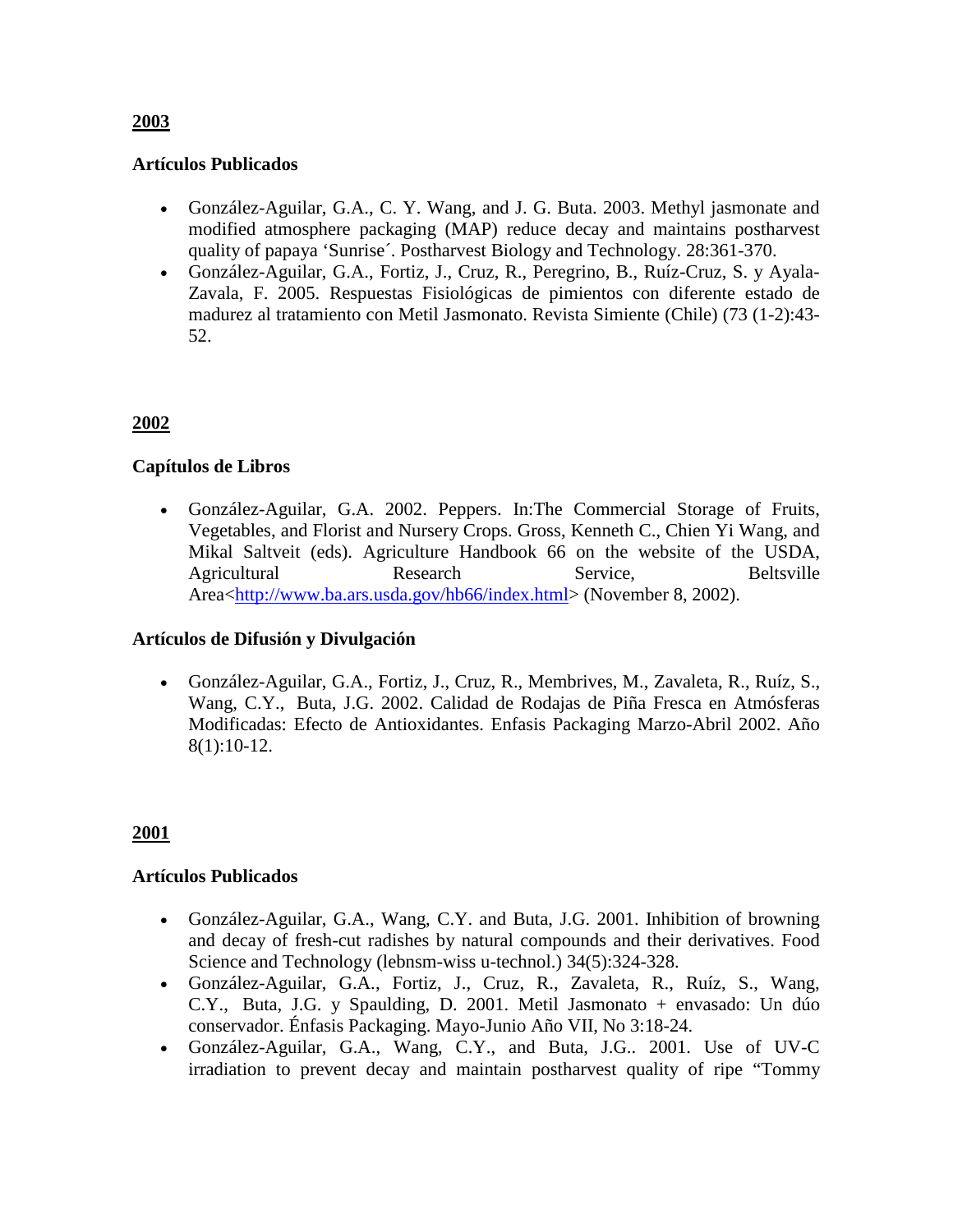Atkins" mangos. International Journal of Food Science and Technology. 36(7):775- 782.

- González-Aguilar, G.A., Wang, C.Y., and Buta, J.G. 2001. Methyl jasmonate reduces chilling injury symptoms and enhances colour development of "Kent" mango. J. of the Sci. and Food Agric. 81:1244-1249.
- Yahia, E.M., Contreras-Padilla, M. and González-Aguilar, G. 2001. Acorbic acid content in relation to ascorbic acid oxidase and polyamine content in tomato and bell peppers during development, maturation and senescence. Food Science and Technology (lebnsm-wiss u-technol.) 34(7):1096-1127.
- Mendoza-Wilson, A.M., Bringas-Taddei, E., González-Aguilar, G., Ojeda-Contreras, J., Saucedo-Veloz, C. Y Báez-Sañudo R. 2001. Aplicación de mezclas cerosas en Melón cantaloupe y sus efectos en la fisiología del fruto. Rev. Iber. Tecnología Postcosecha. Vol 4(1):83-89.

### **Artículos de Difusión y Divulgación**

• González-Aguilar, G.A., Fortiz-Hernández, J., Cruz-Valenzuela, M.R., Zavaleta-Gatica, R., Ruíz-Cruz, S., Wang, C.Y., Buta, J.G. y Spaulding, D. 2001. Metil jasmonato + envasado : un dúo conservador. Énfasis Packaging. 3:18-24.

#### **2000**

# **Artículos Publicados**

- González-Aguilar, G.A., Wang, C.Y. and Buta, J.G.. 2000. Maintaining Quality of Fresh-Cut Mangoes Using Antibrowning Agents and Modified Atmosphere Packaging. J. Agric. and Food Chem. 48(9):4204-4208.
- González-Aguilar, G.A., Fortiz, J., Cruz, R., Báez, R. and Wang, C.Y. 2000. Methyl jasmonate reduces chilling injury and improves postharvest qulity of mango fruit. J. Agric. and Food. Chem. 48(2):515-519
- González-Aguilar, G.A., Gayosso, L., Cruz, R., Fortiz, J., Báez,, R. and C.Y. Wang. 2000. Polyamines induced by hot water treatment reduce chilling injury and decay of pepper fruit. Postharv. Biol. and Tech. Vol. 18(1):19-26.
- González-Aguilar, G.A., Pérez-Amador, M.A., Carbonell, J. Zacarías, L. and M.T. Lafuente. 2000. Effect of maturity stage, conditioning and storage temperature on chilling and polyamine content in "Fortune" mandarin fruit. Physiologia Plantarum 108(2):140-146.

#### **1999-1997**

#### **Artículos publicados**